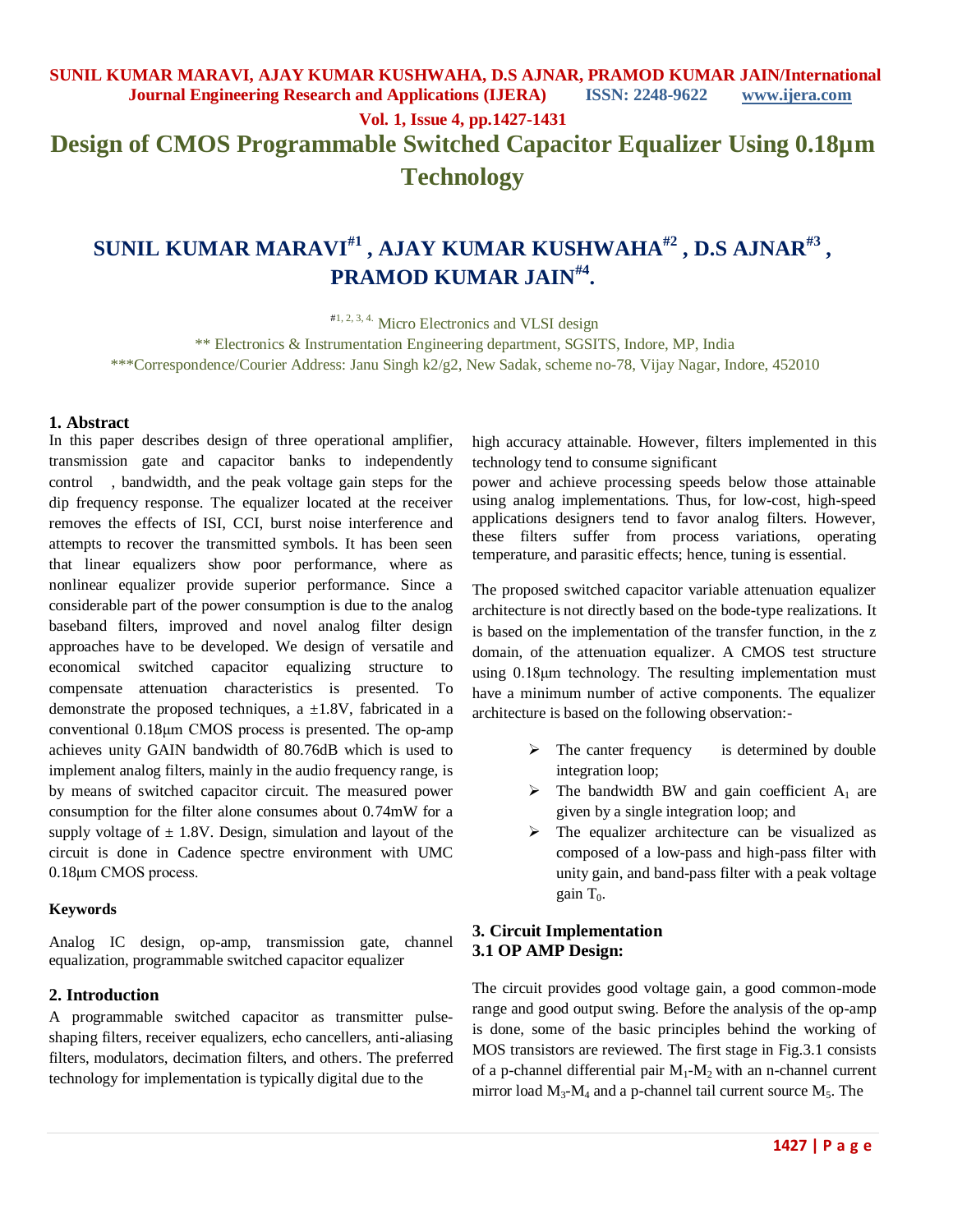## **SUNIL KUMAR MARAVI, AJAY KUMAR KUSHWAHA, D.S AJNAR, PRAMOD KUMAR JAIN/International Journal Engineering Research and Applications (IJERA) ISSN: 2248-9622 www.ijera.com**

**Vol. 1, Issue 4, pp.1427-1431**

second stage consists of an n-channel common-source amplifier  $M_{10}$  with a p-channel current-source load  $M_6$ . The sizes of the transistors were designed for a bias current of 413.2μA to provide for sufficient output voltage swing, output-offset voltage, slew rate, and gain-bandwidth product.



**Figure 3.1** Schematic of CMOS Op-Amp

| S. NO.         | <b>DEVICE</b>  | W/L(    |
|----------------|----------------|---------|
| 1              | M1, M2, M6     | 06/0.3  |
| $\overline{2}$ | M3, M4         | 0.4/0.3 |
| 3              | M <sub>5</sub> | 01/0.3  |
| Δ              | M <sub>7</sub> | 3.5/0.3 |
| $\overline{5}$ | M8, M9         | 0.8/0.3 |
| 6              | M10            | 10/0.3  |

**Table**3.1 Transistor sizing for CMOS Op-amp Design

## **4. Result of op-amp**

#### **4.1 Gain and Phase of op-amp:**



**Tab.4.1** SUMMARY OF EXPERIMENTAL RESULTS

| 901 I <i>m</i> / 1 IV. |                             |                      |
|------------------------|-----------------------------|----------------------|
| S.NO.                  | Experimental                | <b>Results Value</b> |
| 1                      | Open Loop Gain              | 68.76dB              |
| $\mathfrak{D}$         | 3dB Frequency               | 31.41kHz             |
| 3                      | <b>Unity Gain Frequency</b> | 86.76MHz             |
| 4                      | <b>Slew Rate</b>            | 2.344V/              |
| 5                      | <b>Power Dissipation</b>    | $0.74$ mW            |
| 6                      | Load Capacitance            | 0.1pF                |
| 7                      | $C_{c}$                     | 500.0fF              |
| 8                      | <b>PSRR</b>                 | 80dB                 |
| 9                      | <b>CMRR</b>                 | 91dB                 |

**4.2 Layout of op-amp:**



**4.3 DRC (Design Rule Check) of op-amp:**



**4.4 LVS Report of op-amp**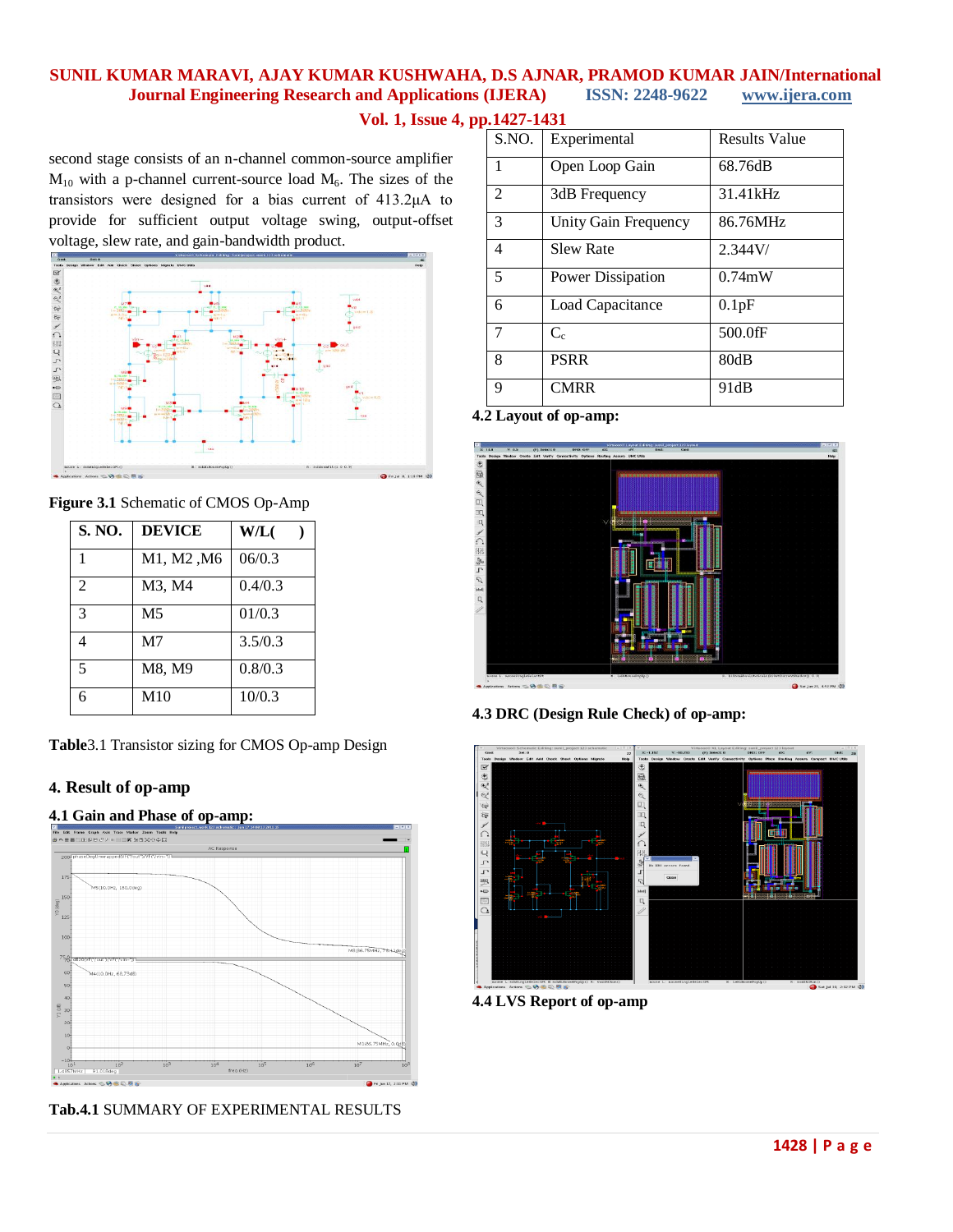## **SUNIL KUMAR MARAVI, AJAY KUMAR KUSHWAHA, D.S AJNAR, PRAMOD KUMAR JAIN/International Journal Engineering Research and Applications (IJERA) ISSN: 2248-9622 www.ijera.com**





**5. Transmission gate**

The operating and control switches were implemented by CMOS transmission gates. The dimensions of the switches, the *W/L's,* of PMOS and NMOS transistors are 0.24 m/0.18 m. The clock generator is a non overlapping clock. Both complementary clock phases for the p-channel and n-channel switches are obtained when the clock generator circuit is triggered by a single clock.



**Figure 5.1** Transmission gate

#### **6. Architecture of programmable switched capacitor equalizer**

The three amplifiers used for the bump equalizer plus an additional test amplifier for measurement purposes. A unitygain output buffer and unity-gain test-buffer amplifiers, contains in a clockwise direction, the control switches for *fo, k,* and *Q,*  respectively. Each variable  $(f_0, k, Q)$  is programmed by four external control bits. Capacitor banks and their operating switches are illustrated. Finally, the non-overlapping clock generator is shown. The op-amp structure used is a transconductance amplifier similar to the one reported in the structure includes transistors to improve the dc gain and PSRR. The basic characteristics of the designed amplifier obtained from SPICE simulations and measurements. . The central frequency  $f_0$  can change from 0 to 7.7 MHz when the clock frequency is 75 kHz.



**Figure 6.1** programmable switched capacitor equalizer Other capacitor bank architectures can be considered to generate frequency responses with a constant step distribution of *f<sup>0</sup>* over the entire programming range. However, and as a consequence of the nonlinear capacitance step required, two disadvantages of the last array architecture are that the number of bits must be equal to the number of steps and that there is an increased capacitor spread. For that reason, a different implementation was made for the bank  $k_{\text{Cl}}$ . This structure is sensitive to bottomplate capacitance and bump amplitudes are not equidistant. An advantage of this implementation is moderated "reduced" values of the capacitor  $C_1$  and, of course, the bank  $C_1$  .



**Figure 6.2** centre frequency SC equalizer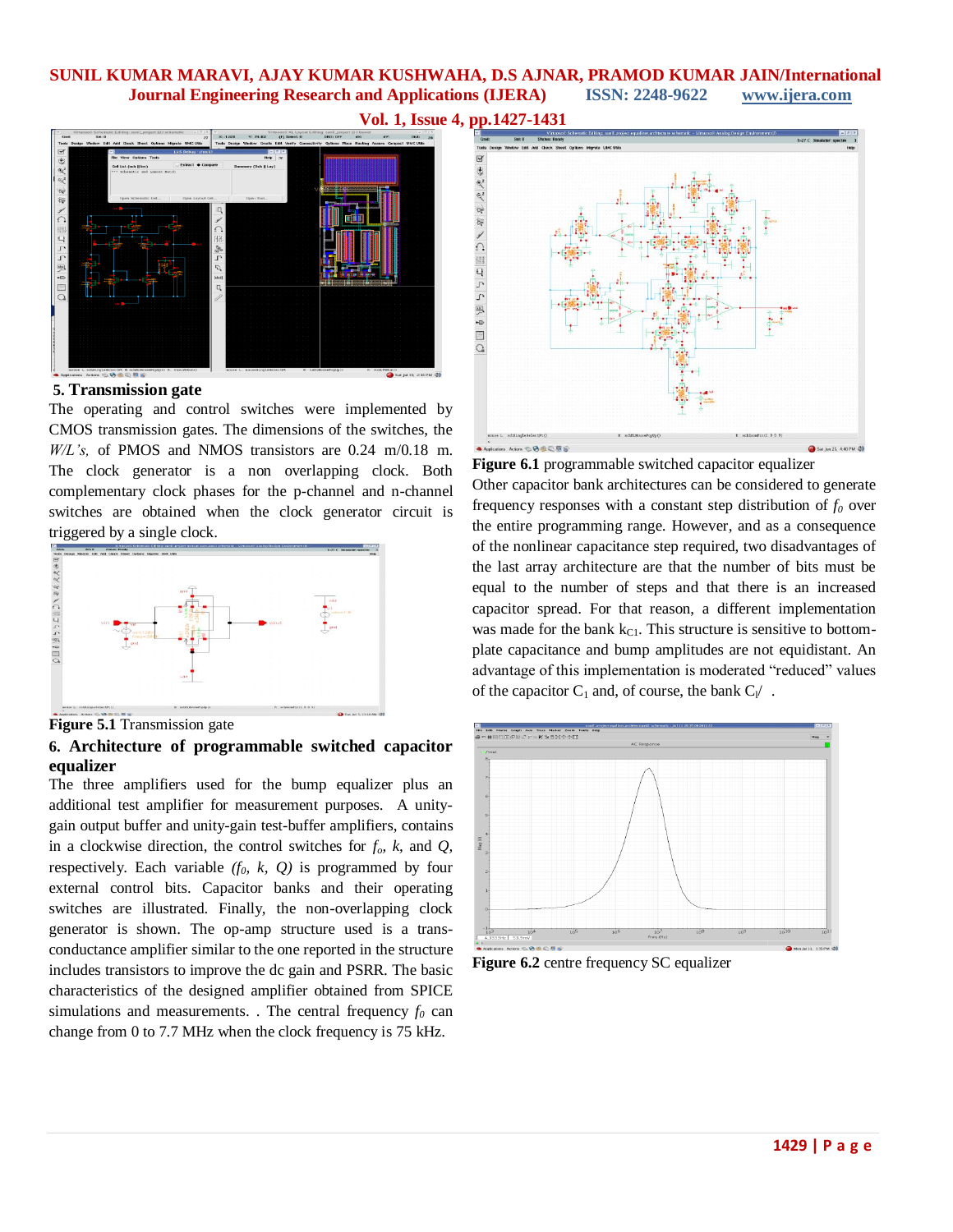## **SUNIL KUMAR MARAVI, AJAY KUMAR KUSHWAHA, D.S AJNAR, PRAMOD KUMAR JAIN/International Journal Engineering Research and Applications (IJERA) ISSN: 2248-9622 www.ijera.com**









**Figure 6.4** layout of programmable SC equalizer



**Figure 6.5** DRC (Design Rule Check) of programmable SC equalizer

## **7. Conclusion**

It is the schematic of CMOS op-amp using SC Equalizer. It has Open Loop Gain 68.76dB.A unity gain bandwidth is obtained 80.76MHz. Phase margin is the phase difference between phases of Av (W 0dB) and -180˚ where W 0dB is the frequency at which  $\vert$  Av $\vert$  is unity, called unity gain frequency. The phase margin is obtained 78.11 degree. The sizes of the transistors were designed for a bias current of 413.2μA to provide for sufficient output voltage swing, output-offset voltage, slew rate,

and gain-bandwidth product. There is the plot of power supply rejection ratio. It recognized that the change in output with power supply is 80dB.The common mode rejection ratio was found to be 91dB. The measured value of slew rate is 2.344 V/μs. Power Dissipation is .74mW. The central frequency  $f_0$  can change from 0 to 7.7 MHz when the clock frequency is 75 kHz. Then finally Layout of CMOS Programmable-SC Equalizer. **Reference**

**[1]** Sung-Mo kang, Ysuf lablebici "CMOS Digital Integrated Circuits analysis and design" Tata Mcgraw-Hill Edition 2003 **[2]** R. Gregorian and G. C. Temes, Analog MOS Integrated Circuits for Signal Processing. New York: Wiley, 1986. **[3]** JFRANSICISCO DORQUE CARRICCO "Programmable switched capacitor bump equalizer architecture" IEE journal solid state circuit vol.,25, aug 1990 **[4]** ROBERT R. CORDELL "A new family of active variable equalizer" IEEE Trans. On circuit syst,,vol.CAS-29 NO.25 1982

**[5]** Eri Prasetyo, Dominique Ginhac, "Design and Implementation a 8 bits Pipeline Analog to Digital Converter in the Technology 0.6 mm CMOS Process" Makalah ada di prosiding ISSM05, Paris, 30th September – 1st October 2005

## **Authors Profile:**

## **SUNIL KUMAR MARAVI**



 MTECH degree in Microelectronics and VLSI Design from SGSITS Indore 2011, working in the field of analog design, B.E degree electronics and communication engineering from Rajiv Gandhi technical university Bhopal 2008.